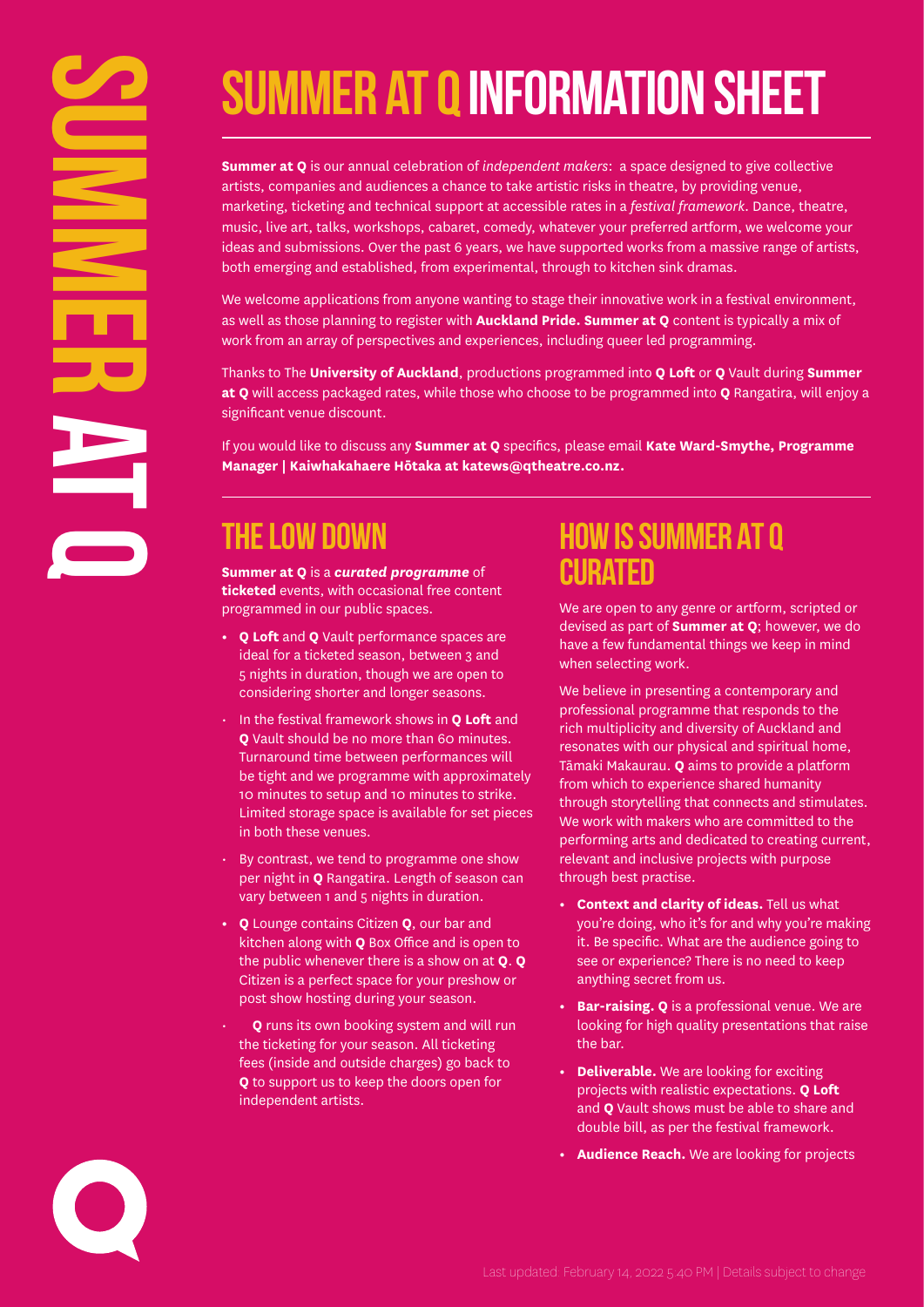

that clearly outline how they will attract an audience within a realistic budget. We're also about pushing boundaries.

**• Marketing.** We will be creating an umbrella marketing campaign that will be heavily digital, so make sure you've got some stunning imagery and content for our digital strategy.

#### **Venue Specs**

**Rangatira: 338 standard seats** (plus 3 wheelchair positions)

- **•** End On | Racked seating block
- **•** Dimensions:
	- **•** Performance Area 9.5m x 12.25m
- **•** Air conditioning

**Loft: 117 seats** (plus 2 wheelchair positions)

- **•** End On | Racked seating block
- **•** Dimensions:
	- **•** Performance Area 12m x 8.2m
	- **•** Height to beams 3.7m
	- **•** Height to LX grid 4.1m
- **•** Air conditioning

**Vault: 58 seats** (plus 1 wheelchair position)

- **•** End On
	- **•** Racked seating block
- **•** Dimensions:
	- **•** Performance Area 6m x 4m
	- **•** Height 3.2m
	- **•** Height to grid 2.4m
- **•** Air conditioning unavailable, fans only. **Q** Vault is a warm venue and not the best for highly physical shows.
- **•** Seating can be removed for art installations

*Further specs and site visits available on request.* 

### **What's in it for you?**

Our aim is to make **Q** spaces as affordable as possible, while still ensuring viability for the venue. Therefore, we package up a rate for **Q Loft** and **Q** Vault shows, to include the basic costs of venue hire, standard equipment, Venue Technician and Show Operator. Once we know what, when and how you want to present your work, **Q** Production Team will put together a detailed cost estimate for your season. For now, our Indicative **Summer at Q** Rate Card is available below , so you can get a feel for the broad costs.

As part of **Q Loft** and **Q** Vault packaged rates, we offer:

- **• A professional venue.** The opportunity to present work at **Q** at a fraction of our standard rates, by using a festival framework (double or triple bills).
- **• Venue Technician (VT).** During pack-in, a VT will help you settle in, keep you safe and help you make the most of our unique spaces. Once seasons are up, a VT is on site to look after the building and keep shows ticking along.
- **• Show Operator.** Finding an experienced operator for a show can be tricky, so our packages include an operator. Shows with sound, lights and AV will need to budget for a second operator. You are welcome to bring your own second operator.

As part of **Rangatira Summer at Q content we offer**: A discounted venue hire rate; plus a general lighting, audio and masking set up.

**All Summer at Q shows**, **Loft**, Vault and Rangatira, will receive:

- **• Production support.** Tech and production support to help you navigate schedules and equipment.
- **• Venue set up and gear.** This includes a general lighting rig to share with the other productions using the space, plus sound and masking set up.
- **• Ticketing and Marketing advice. Q**'s Team will help you on the journey, providing advice and useful resources. We can also advise on suitable price points for **Summer at Q**, based on previous years' experience.
- **• Promotional opportunities.** There are many opportunities available to promote your show at **Q** including our digital screens on **Q**ueen Street and in **Q** Lounge. You are also encouraged to make the most of our many poster placements around **Q**.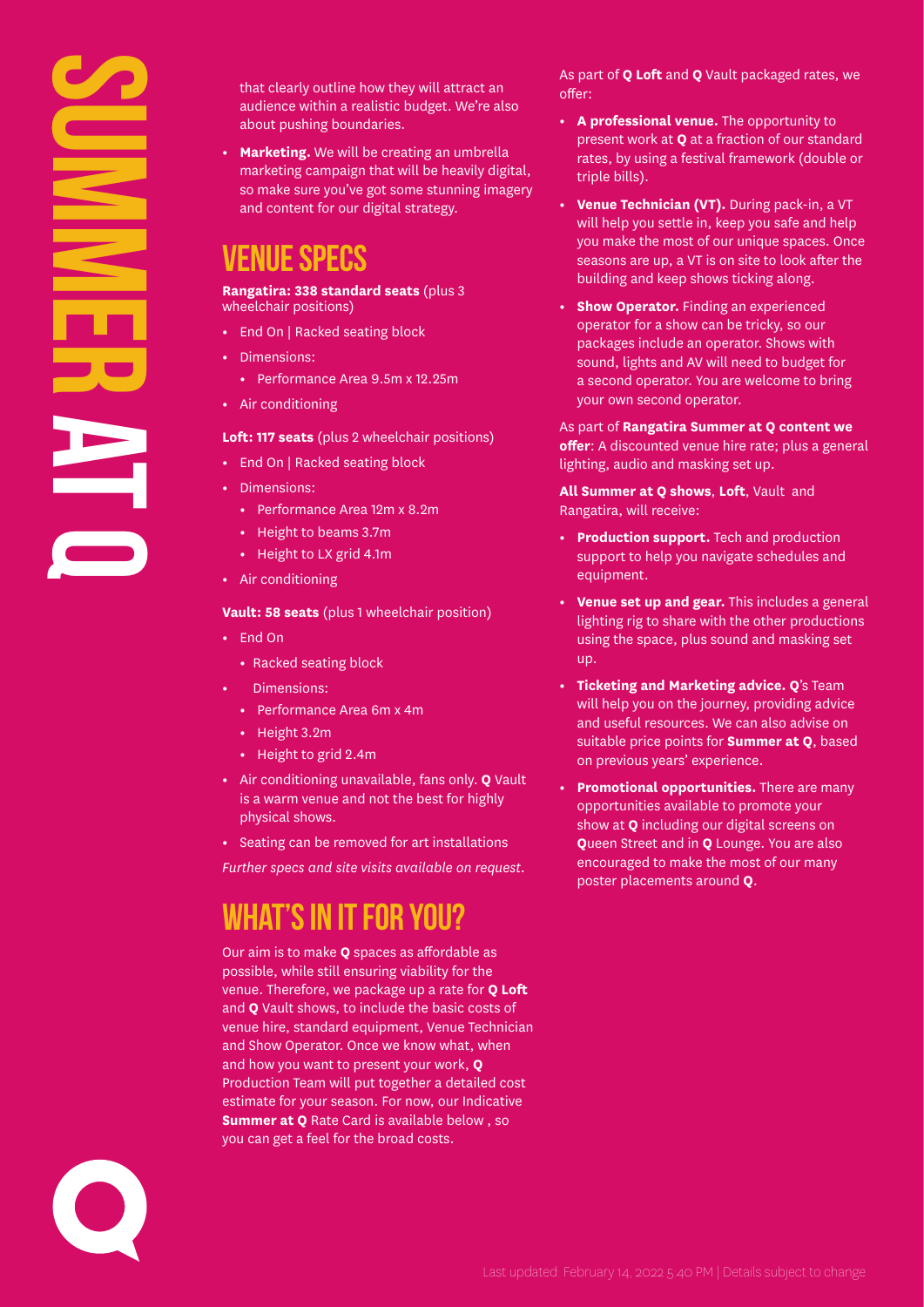## **how to apply:**

Submissions for **Summer at Q** open in late August each year. Sign up to our industry mail list to be notified when submissions open: eepurl.com/dxbnUf.

If you would like to register your interest now, please email

**Kate Ward-Smythe Q's Programme Manager | Kaiwhakahaere Hōtaka katews@qtheatre.co.nz**

**Q** is very thankful to THE **UNIVERSITY OF AUCKLAND**, who back our urge to push boundaries, with exciting and ground-breaking ideas and content.

#### **DEFINITIONS/INTERPRETATION**

**Best practice:** Creative activities, methods and health and safety protocols that are shown to produce the best results

**Curated programme:** Carefully chosen and thoughtfully gathering the various artistic voices together to create new meaning or to create/extend a context for their own work.

**Double bill:** A programme of entertainment with two main items; two different shows scheduled one after the other on the same night. Usually festival programmes are double billed to keep the overall costs low to ensure artist affordability.

**Festival Environment/Framework:** Where various artists (art, theatre, comedy, circus, music etc.) come together to present their work at a specific time frame under a specific banner, under a specific kaupapa.

**High-quality:** The strength of the idea; the viability of the process; the experience and ability of the people involved; and the soundness of the budget. Applications that are strong in some, but not all, of the above areas are seen as having potential.

**Independent Makers:** A play or musical that isn't paying equity wages. It may be a profit share, where you get some money, but it's not necessarily a professional production. Sometimes called co-op, profitshare or amateur theatre.

**Inside charges/Outside charges:** An inside charge is included in the cost of the ticket and could be considered the ticketing organisation's income for the service offered, whereas an outside charge is in addition to the cost of the ticket and usually reflects the cost of service associated with the customer's purchase method i.e. booking fee

**Theatre:** Theatre includes both classical and contemporary theatre, and all genres such as comedy, drama, physical theatre, devised theatre, street theatre, musical theatre, circus, puppetry and mask.



**Summer at Q is proudly supported by**  THE UNIVERSITY OF **AUCKLAND** NEW ZEALAND